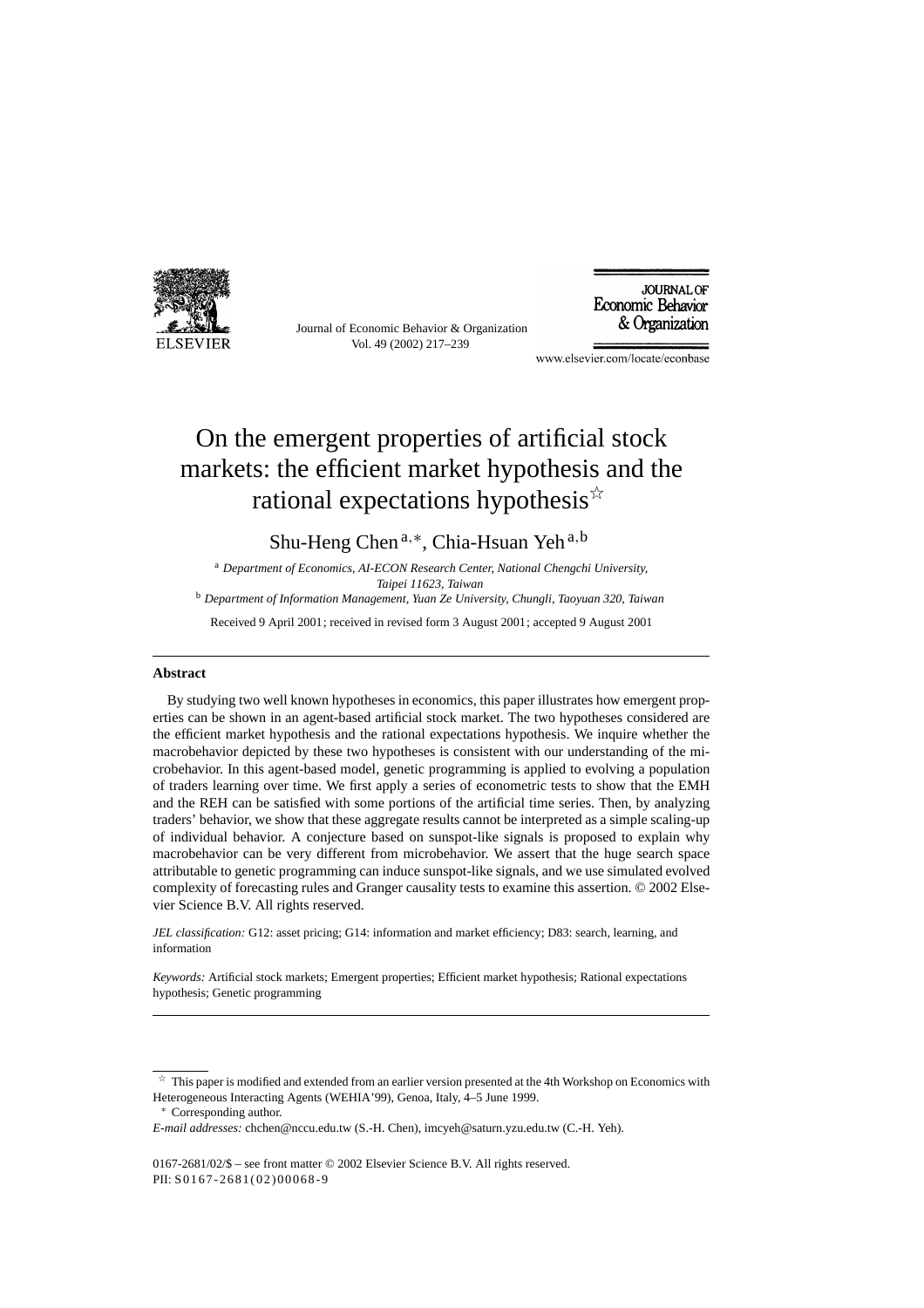#### **1. Background and motivation**

While it is claimed quite frequently that the stock market is a complex adaptive system, conventional financial models, constrained by computing power, are not capable of demonstrating this feature. However, recent progress in computing technology has made possible a more ambitious vehicle to construct and simulate the stock market. The fledgling research field, known as the artificial stock market, is distinguished from the conventional model-building in many essential ways.<sup>1</sup> Generally speaking, models in this field are composed of many heterogeneous interacting adaptive traders. The conventional devices such as the rational expectations hypothesis and the representative agent are discarded (Arthur, 1992). In principle, the artificial stock market is a promising way to study the stock market as a complex adaptive system. By that, we mean two things. First, the artificial stock market is rich in dynamics. Second, it is rich in emergent properties.<sup>2</sup>

The rich dynamics of the artificial stock market have been documented in the literature. One of the early attempts of this research was to show that many econometric properties (stylized facts) of financial time series can be replicated by artificial stock markets. The properties replicated include volatility clustering (autoregressive conditional heteroskedasticity (ARCH)), excess kurtosis (fat-tail distribution), bubbles and crashes, chaos, unit roots, and many others.<sup>3</sup> Thus, there is little doubt that the artificial stock market can generate rich dynamics. However, being able to generate rich dynamics is only a minor part of complex adaptive systems. To be a complex adaptive system, rich dynamics must be generated endogenously (or from bottom up), rather than be given exogenously (top down). It is this difference that leads to the main characteristic of complex adaptive systems, namely, emergence.

Emergence is about "how large interacting ensembles exhibit collective behavior that is very different from anything one may have expected from simply scaling up the behavior of the individual units" (Krugman, 1996, p. 3), or "... in a structured system, new properties emerge at higher levels of integration which could not have been predicted from a knowledge of the lower level components" (Mayr, 1997, p. 19). Examples of emergence abound in other fields (Holland, 1998), and economists are anything but unfamiliar with the significance of this term. Apart from the Santa Fe Institute Economists, Krugman (1996) and Epstein and Axtell (1996) are among the first few economists who exemplified emergence with a series of economic phenomena. Nevertheless, the emergent properties of the artificial stock market has not received a full attention. This paper considers a different research direction. Instead of replicating the econometric properties of financial time series, though it is still worth doing, we are concerned with identifying some areas of the artificial stock market where the phenomena observed can be plausibly argued as emergent behavior. The areas considered in this paper are two celebrated hypotheses in economics and finance, namely, the efficient market hypothesis (EMH) and the rational expectations hypothesis (REH).

 $1$  See LeBaron (2000).

<sup>2</sup> Publishing the article "More is Different" in 1972s Science magazine, Philip Anderson, the 1977 Nobel laureate physicist, may be regarded as the father of the science of emergence.

 $3$  See, e.g. Lux (1995, 1997, 1998), Lux and Marchesi (1999), and LeBaron et al. (1999).